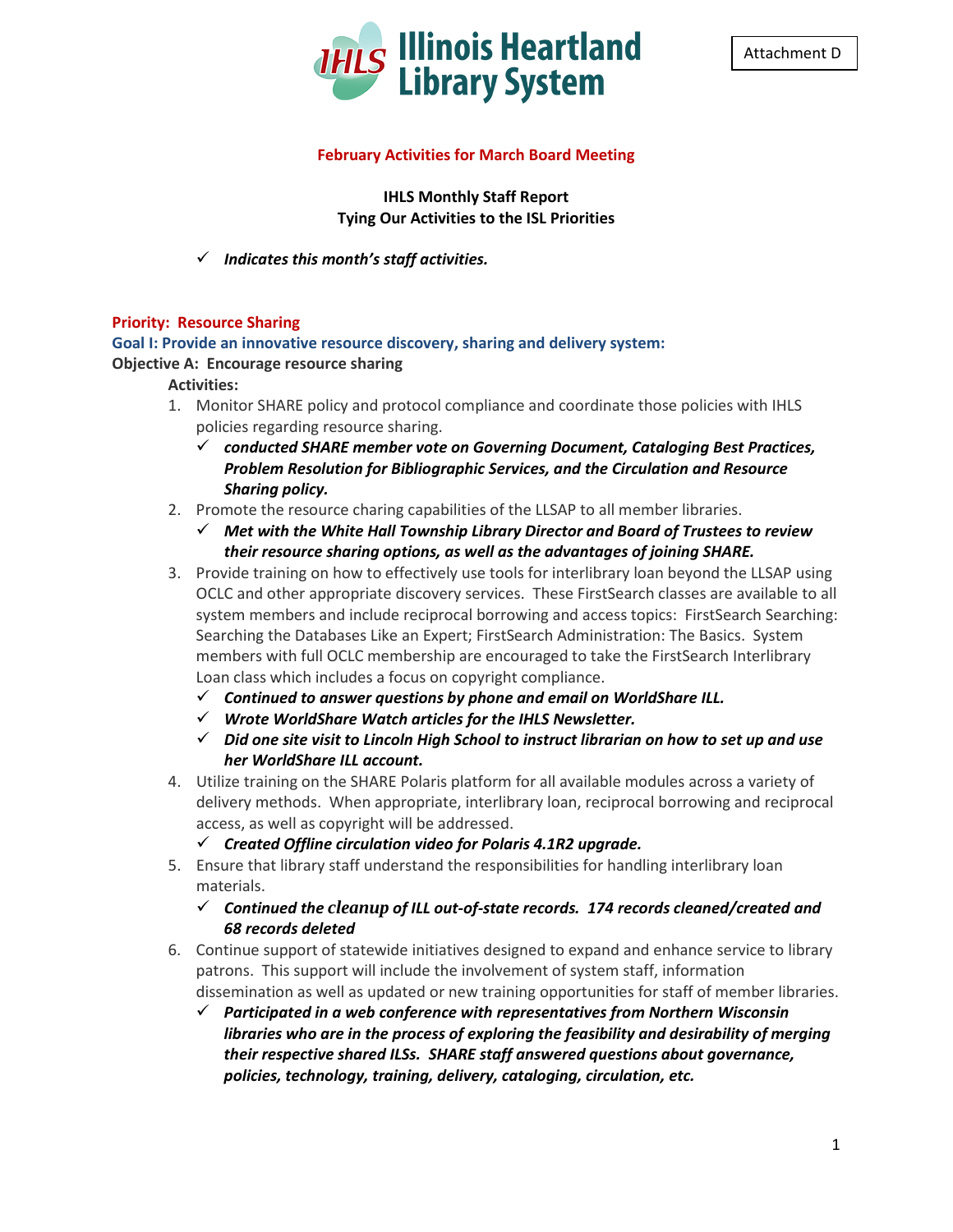| <b>SHARE Statistics</b> |             |         |            |           |           |             |         |  |
|-------------------------|-------------|---------|------------|-----------|-----------|-------------|---------|--|
|                         |             |         | Reciprocal | Pac       |           |             |         |  |
|                         | Circulation | ILL     | Borrowing  | Searches  | Holdings  | <b>Bibs</b> | Patrons |  |
| <b>April 2013</b>       | 770,817     | 61,818  | 48,513     | 661,126   | 8,953,361 | 1,910,883   | 790,049 |  |
| May 2013                | 743,549     | 114,430 | 61,942     | 1,100,785 | 8,942,050 | 1,920.634   | 784,283 |  |
| June 2013               | 814,417     | 184,940 | 65,891     | 661,566   | 8,981,075 | 1,905,087   | 788,023 |  |
| <b>July 2013</b>        | 850,892     | 138,641 | 68,960     | 644,208   | 8,991,402 | 1,928,106   | 784,028 |  |
| August 2013             | 790,258     | 139,555 | 61,543     | 652,256   | 8,995,814 | 1,929,231   | 798,119 |  |
| September 2013          | 885,916     | 141,666 | 60,944     | 696,999   | 9,021,461 | 1,935,716   | 800,708 |  |
| October 2013            | 943,153     | 154,268 | 66,625     | 707,758   | 9,046,157 | 1,935,157   | 802,871 |  |
| November 2013           | 831,585     | 135,707 | 58,710     | 623,768   | 9,066,327 | 1,934,896   | 804,875 |  |
| December 2013           | 719,734     | 120,643 | 51,533     | 557,802   | 9,062,746 | 1,931,142   | 807,509 |  |
| January 2014            | 827,562     | 143,710 | 60,069     | 692,094   | 9.061.364 | 1.937.559   | 808.450 |  |
| February 2014           | 802,661     | 140,364 | 55,648     | 650,213   | 9,058,711 | 1,884,609   | 805,634 |  |

#### **Objective B: Provide a framework for members to participate in a state-of-the art integrated library system**

### **Activities:**

1. Evaluate current LLSAP policies and develop uniform policies for SHARE with the SHARE Executive Committee. Analyze trends in data and in the library marketplace to determined opportunities for changes and enhancements of LLSAP Services.

 *S*HARE member libraries voted on adopting the proposed Governance document, Cataloging Best Practices, Problem Resolution for Bibliographic Services, and the Circulation and Resource Sharing policy

2. Participate in the Statewide E-Books Grant opportunity by implementing a SHARE 3M Cloud available to all SHARE members. Non-SHARE members will have the opportunity to participate in the Baker & Taylor Axis 360 consortium supported by RAILS.

- $\checkmark$  Six new libraries began participation in the 3M Cloud Library shared collection on *February 1, 2014 (Four public, one school, and one special).*
- *1,576 unique patrons accessed the 3M Cloud Library shared collection and 4,664 ebooks were circulated in the month of February.*
- *487 items were added to the collection this month including multiple copies of popular titles, patron requested wish list items, and newly released popular titles.*
- *The E-book Trainer/Coordinator provided five virtual training sessions instructing appropriate library staff members on how to use the 3M Shopping Cart to select items for purchase. Eighteen staff members attended these trainings.*
- *Preparations were made to start offering IHLS Petting Zoo Training sessions in the month of March.*

3. Hire an E-Book Trainer/Coordinator utilizing grant funds and provide additional administrative assistance to support the Statewide E-Books Grant opportunity.

### *Completed October. 2013.*

4. Promote, as resources allow, new membership in the SHARE LLSAP. Promote the benefits of membership in the SHARE LLSAP through the following lev3els: Full, Transitional, Affiliate and CARLI Affiliate. Transitional and Affiliate members request materials through the SHARE PAC (public access catalog) by using an institutional membership library account, and receive delivery of materials through the IHLS courier service. Collections of Transitional and Affiliate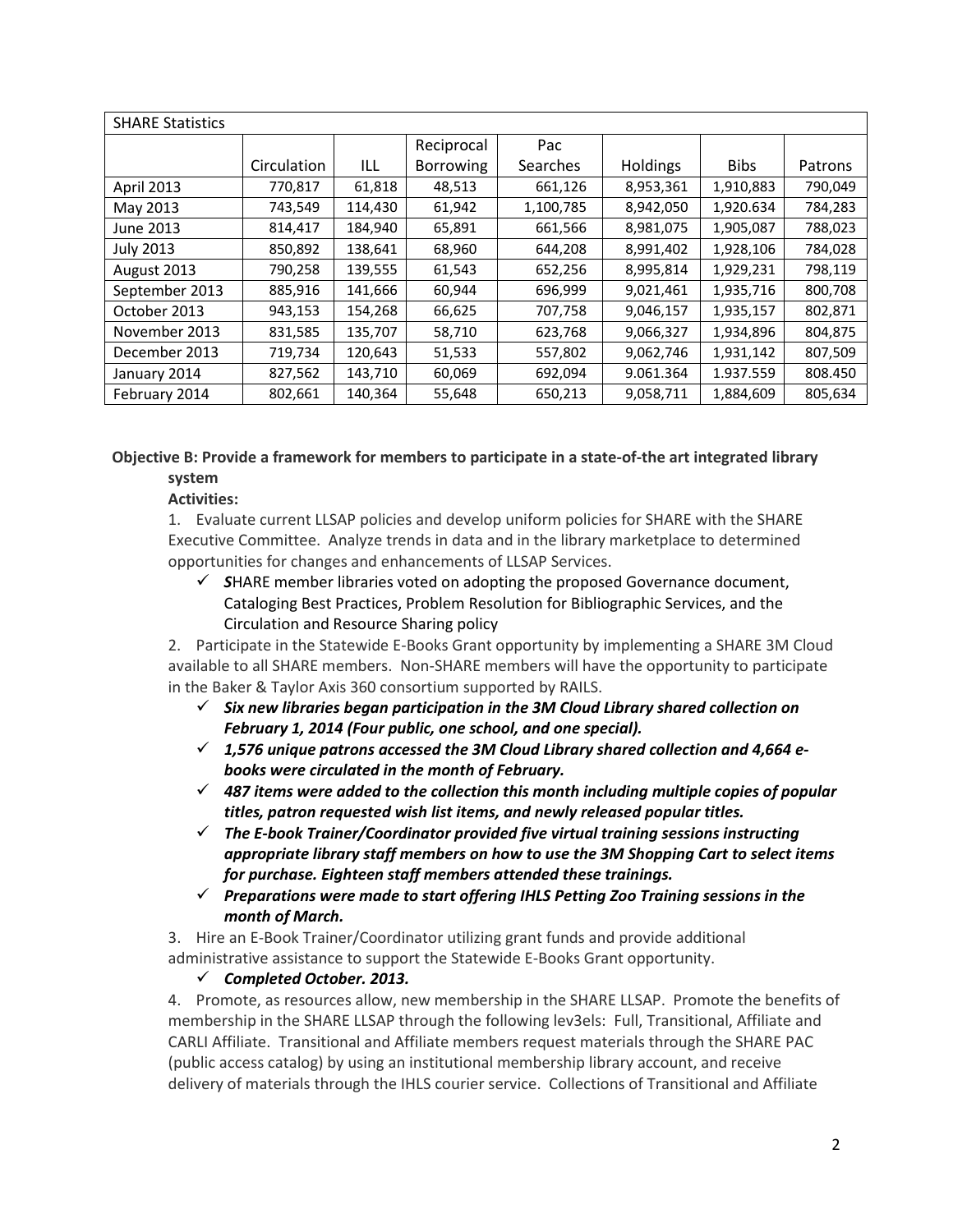members are not available in the SHARE PAC and IHLS will continually consider opportunities to more fully involve these members in resource sharing.

 *Weekly meetings were scheduled with the eRead Illinois Project Director (RAILS) to talk about important issues and to coordinate efforts for both the 3M Cloud Library and Axis 360 platforms.* 

5. Continue to support the SHARE Helpdesk to track concerns and technical issues with the Polaris software.

- *Polaris had no unscheduled downtime in February.*
- $\checkmark$  Helpdesk tickets continue to be monitored daily and assigned to appropriate staff.
- 6. Provide software and technical support for members of the LLSAP.
	- *IT staff have helped 4 libraries with filtering or bandwidth issue to improve their connection to the Polaris DB.*
	- *IT staff has helped in the production of custom reports for the admin services team and the members.*
	- $\checkmark$  IT staff has performed many SQL updates to the Polaris DB system admin tables, to *save many days of work for the admin services team.*

### **Objective C: Ensure the integrity of records.**

### **Activities**

1. Support a Cataloging Center operation for the SHARE LLSAP members for copy and original cataloging for MARC bibliographic records and the creation of local authority records to enhance recovery. Service options are: Cataloging Library (Full member meets continuing education requirements for cataloging staff and performs own cataloging); Barcoding A Library (Full member sends all new materials to Center for copy and original cataloging and assessed fee based on percentage of library's material budget); Barcoding B Library (full member sends new materials as needed for original cataloging and assessed fee of \$10 per item cataloged). Any item that meets the Cataloging Maintenance Center's (CMC) eligible collections criteria for free cataloging is passed on to the CMC.

- *SHARE staff cataloged 1157 items for member libraries.*
- 2. Provide appropriate training for copy cataloging.
	- *SHARE staff held cataloging workdays.*
	- *SHARE staff held barcoding and Searching and Matching training sessions.*
	- *SHARE staff held monthly cataloging training session.*

3. Evaluate the current methods utilized for ensuring the quality of the database through cataloging.

- *SHARE staff merged 394 duplicate bibs.*
- *SHARE staff corrected 678 bibs.*

## **Objective D: Operate Cataloging Maintenance Centers on behalf of libraries in Illinois.**

### **Activities:**

1. Fulfill NACO (Name Authority Cooperative Program of the PCC) obligation by creating a minimum of 100 name or uniform title authority records per year,

### *Staff have fulfilled NACO requirements for the year.*

2. Continue support of LLSAP database cleanup efforts in Illinois.

*CMC staff have been working with PALS on retrocon clean up.*

**Goal II: Provide a sustainable delivery system that provides the best service possible for Illinois libraries and its users.**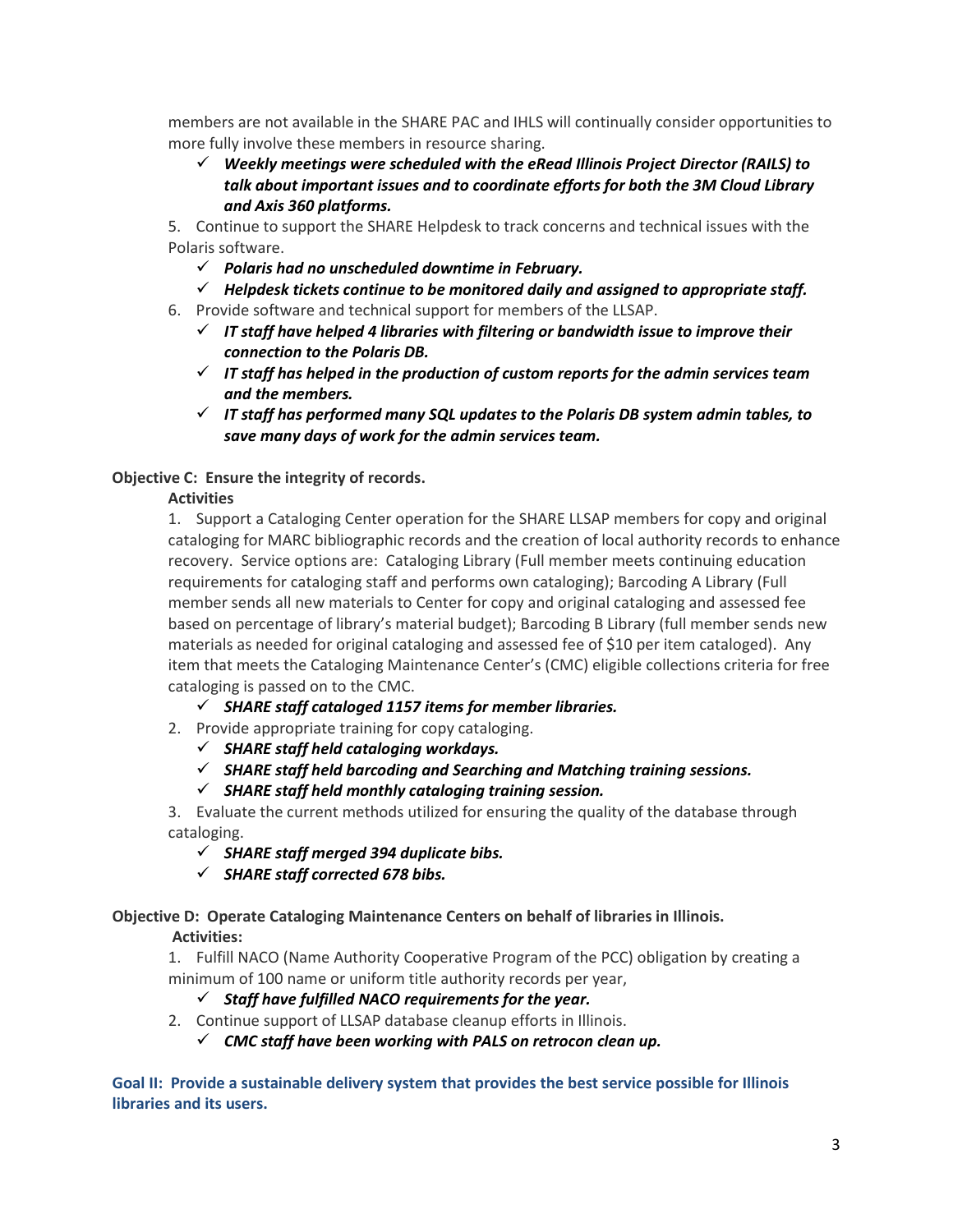### **Objective A: Ensure that IHLS delivery of library materials is accurate and timely, and meets member needs.**

### **Activities:**

1. Sort materials daily to ensure all materials are distributed during the next scheduled delivery.

*Done daily.*

2. Develop methods to deliver training to member libraries on labeling, packaging, and other preparation of library materials with the goal of improving delivery time.

### *Delivery Tips are put out weekly in the SHARE newsletter as well as the Moving Forward Together newsletter*

*Created a public announcement on packaging and labeling.*

3. Continue to work collaboratively with RAILS to minimize size and type of tubs and other delivery containers and number of different routing slips used.

### *Received information regarding the tubs that RAILS currently uses*

| October 2013   | Delivery picked up<br>/delivered | <b>ILDS Delivery</b><br>Items to Hub | <b>ILDS Delivery</b><br>Items from Hub |  |
|----------------|----------------------------------|--------------------------------------|----------------------------------------|--|
| Champaign      | 87.468                           | 36,137                               | 32,249                                 |  |
| Decatur        | 99,781                           |                                      |                                        |  |
| <b>DuQuoin</b> | 74,748                           | 15,840                               | 18,082                                 |  |
| Edwardsville   | 192,095                          | 32,576                               | 34,748                                 |  |

### **Objective B: Leverage existing delivery resources.**

### **Activities:**

1. Implement a replacement schedule for delivery vehicles for FY2015, with fleet replaced when mileage exceeds 200,000 miles.

### $\checkmark$  In the process of getting bids for FY14 vehicle replacements.

### **Priority: Talking Book Program**

**Goal: Provide good customer service and well-maintained machines to patrons of the Talking Books Program.** 

**Objective: Support the statewide machine lending program located in Carterville**

**Activities:**

1. Contract with the Illinois State Library to manage statewide services.

### *Required monthly reports were submitted to the National Library Service.*

2. Serve all persons eligible for service within the state of Illinois as stipulated in the agreement with NLS.

- *75 C1*
- $\sqrt{92\text{ DA1}}$
- $\sqrt{114 \text{ D}S1}$

### *Staff responded to 14 BARD inquiries during the month of February.*

3. Participate in the planning, coordination and evaluation of Illinois Talking Book Service, and ensure appropriate provision of services by staying informed of current procedures and trends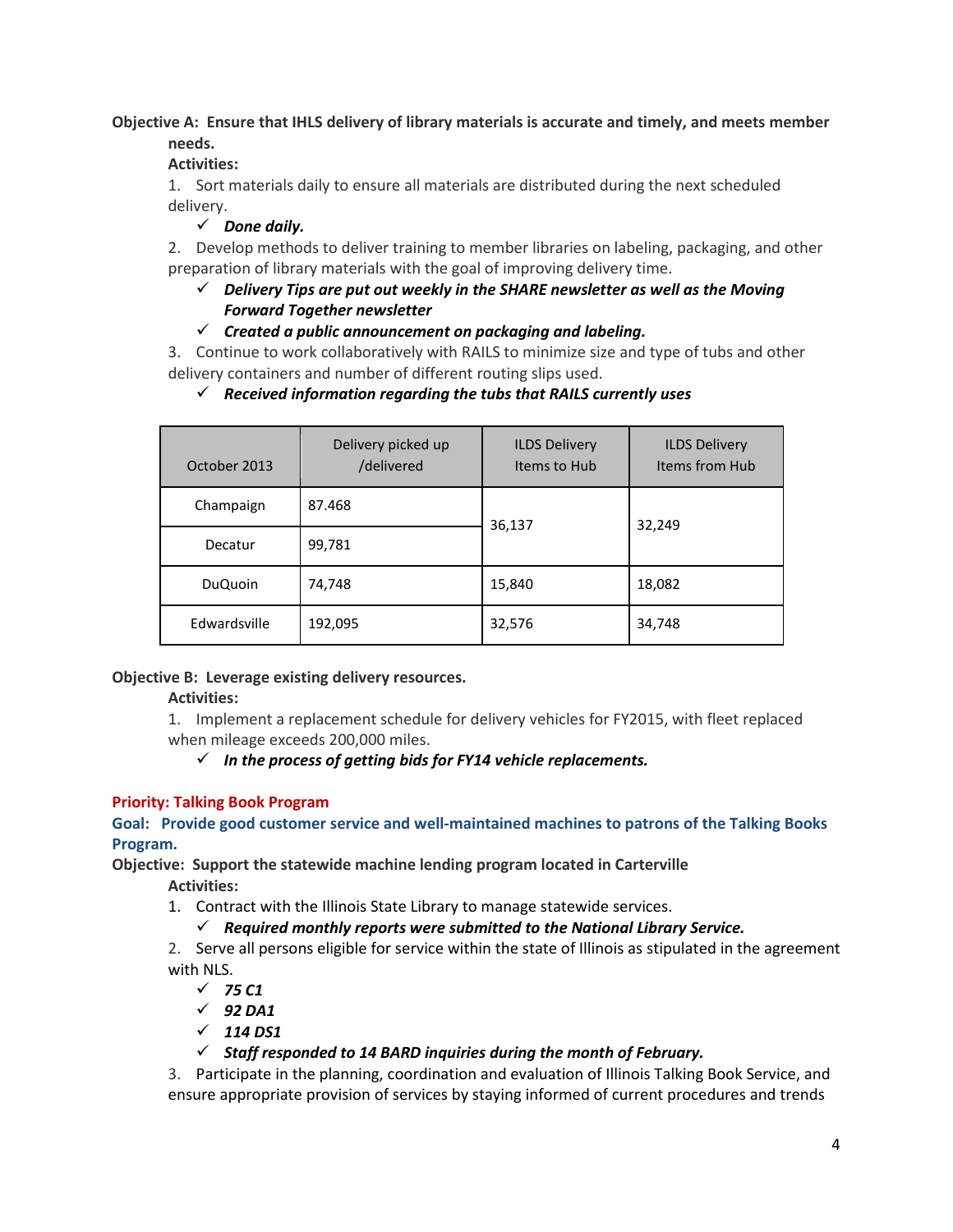related to Talking Books, the National Library Services/Library of Congress and librarianship in general.

- *2/11/14 Participated in a monthly conference call for the planning of the Conference for Illinois Parents of Children with Vision Loss.*
- *2/20/14 Two staff members participated in an online training session for eRead Illinois to learn how to better assist Talking Book patrons who sign up to use the service.*
- *Participated in the monthly conference call with staff from the National Library Service.*

4. Ensure the efficient and successful provision of service in accordance with the Revised Standards and Guidelines.

- *Filled all requests for machines and equipment within two business days of receipt.*
- *Responded to all BARD inquiries in a timely and efficient manner.*

# **Priority: Provide timely and pertinent information to member libraries.**

#### **Goal: Communications among member libraries and partners.**

**Objective: Provide various mechanisms to ensure good communications among member libraries and partners**

**Activities:**

1. Visits to 15% of our more than 550 agencies would give IHLS staff the opportunity to arrange approximately 70 on-site visits. After a hiatus of almost three years from this valuable activity, a particular area of focus would be those library agencies that have recently seen a change in leadership. Another target audience would be those libraries facing any challenges that might impact their membership status and their ability to receive system services. Also in consideration would be conversations with library boards or other administrative bodies who might request that information from IHLS.

- *Ellen Popit visited Shiloh Grade School for system services review (February 21st).*
- *Ellen Popit and Chris Dawdy visited Centreville Public Library for system services review (February 21st).*

2. Maintain an interactive website to assist member libraries in effective utilization of IHLS services and promote member forums.

- *Updated and maintained website platform and modules.*
- *Created page for Unidentified Items for Operations department.*
- *Assisted Nominating Committee with ballot setup on Survey Monkey.*
- *Created Consulting Services survey on Survey Monkey.*
- *Updated website content for both IHLS and SHARE websites.*
- *Resolved problems with EZProxy server.*

#### **Priority: Administrative Activities**

#### **Goal I: Ensure effective utilization of IHLS resources**

#### **Objective A: Ensure fiscal accountability**

#### **Activities:**

1. Support the business operations of IHLS through monthly financial reports, payroll, accounts payable, and accounts receivable.

 *Improve the accounts payable, accounts receivable and payroll processes to take further advantage of financial database software.*